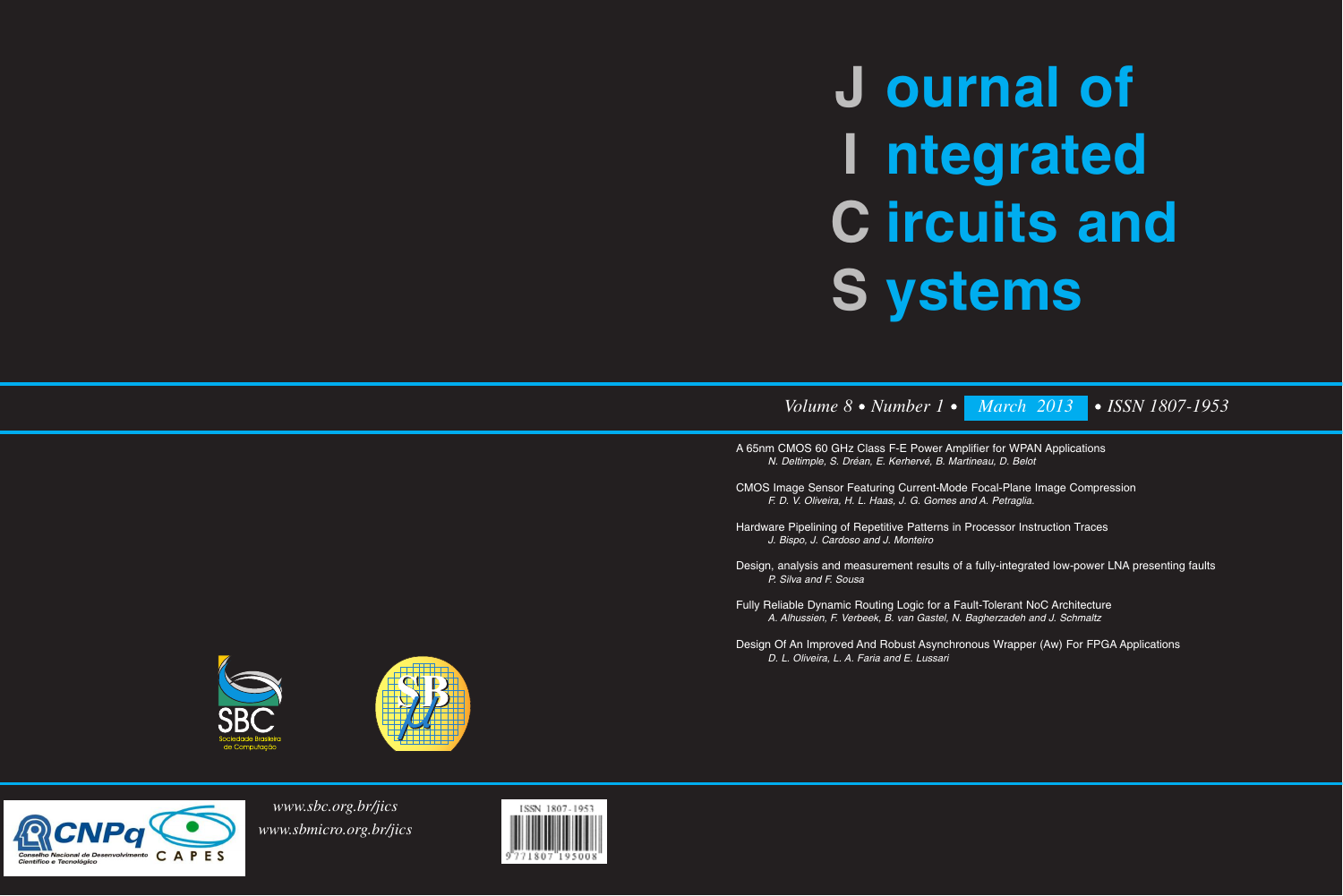The **Journal of Integrated Circuits and Systems** (**JICS**) is a publication from SBMicro – Brazilian Microelectronics Society and SBC – Brazilian Computer Society whose are non-profit scientific societies aiming to foster the microelectronics and computer science teaching, research and development.

*Editor-in-chief***:**

*Marcelo Antonio Pavanello, FEI University, Brazil*

*Co-Editor***:**

*Fernando Gehm Moraes, PUCRS, Brazil*

### *Associate Editors***:**

**Process and Materials**

*Jacobus Swart, State University of Campinas, Brazil Magali Estrada, CINVESTAV, Mexico Olivier Bonnaud, University of Rennes, France*

**Devices and Characterization**

*Cor Claeys*, IMEC, Belgium

**Design**

*Elmar Uwe Kurt Melcher, Federal University of Campina Grande, Brazil Jürgen Becker, Karlsruhe Institute of Technology, Germany Guido Araújo, State University of Campinas, Brazil*

**Test**

*Alex Orailoglu, UCSD, USA Michel Renovell, LIRMM, France*

### **Sponsored by:**

*Brazilian Computer Society* Av. Bento Gonçalves, 9500 Porto Alegre, Brazil Caixa Postal 15012 – CEP 91501-970 *Brazilian Microelectronics Society* Av. Prof. Luciano Gualberto, trav. 3 n. 158 CEP 05508-900, São Paulo, Brazil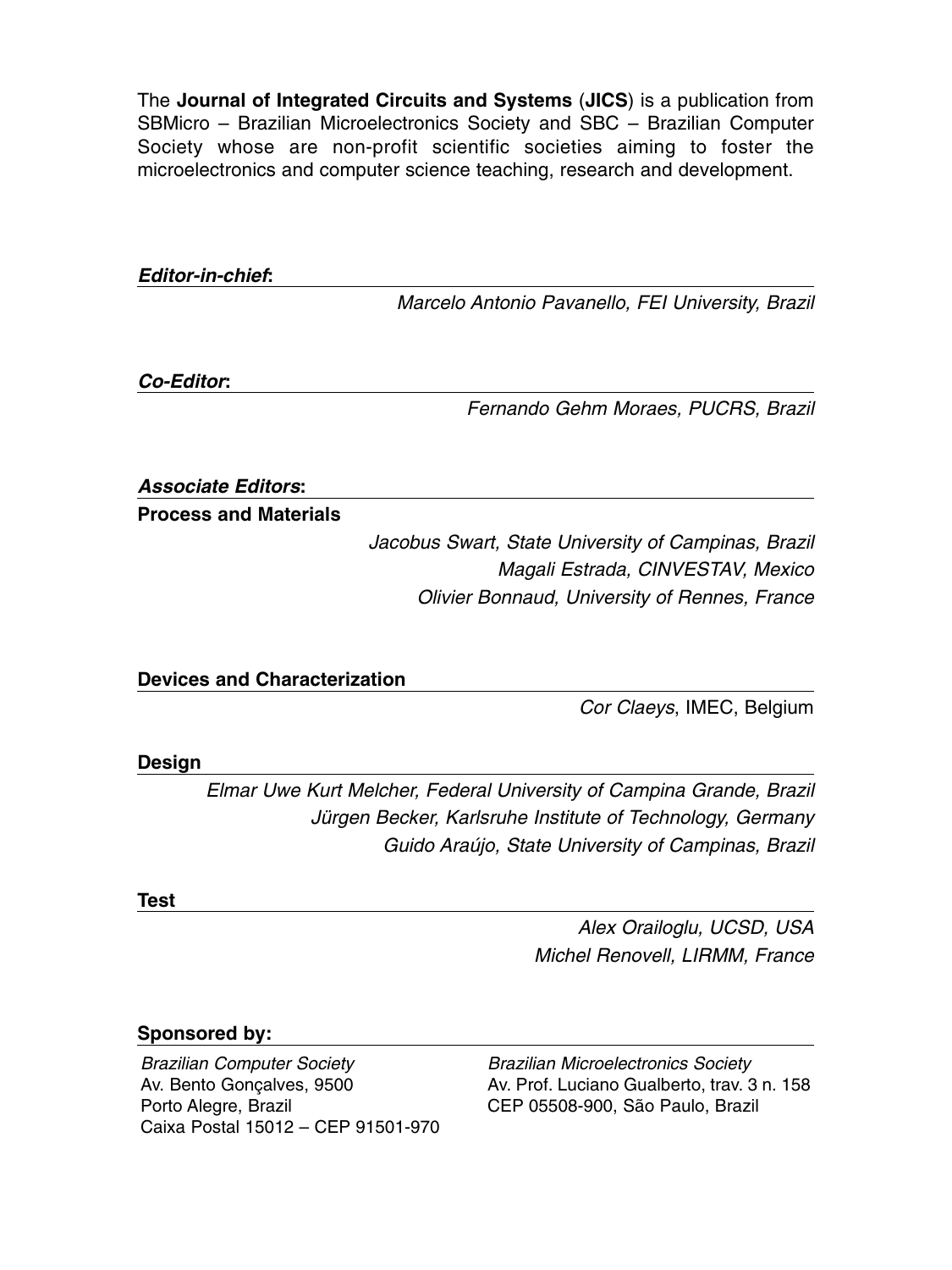### **JICS - Journal of Integrated Circuits and Systems**

**Professor Marcelo Antonio Pavanello, Editor Departamento de Engenharia Elétrica, Centro Universitario da FEI Av. Humberto de Alencar Castelo Branco, 3972 CEP 09850-901, São Bernardo do Campo - SP - Brazil**

#### **Manuscript Preparation:**

#### *General:*

Editors reserve the right to adjust style to certain standards of uniformity. Original manuscripts are discarded one month after publication unless the Publisher is asked to return original material after use. Please use Word or Word Perfect files for the text of your manuscript.

#### *Structure:*

We suggest following this order when typing manuscripts: Title, Authors, Affiliations, Abstract, Keywords, Main text, Acknowledgements, Appendix, References, Figure Captions and then Tables. Please supply figures imported into the text AND also separately as original graphics files. Collate acknowledgements in a separate section at the end of the article and do not include them on the title page, as a footnote to the title or otherwise.

#### *Text Layout:*

The manuscript must be typed using double spacing and wide A4 paper (3 cm) margins (Top, Bottom, Left, Right) with 12 pt Times New Roman font size up to 18 pages (maximum). Present tables and figure legends on separate pages at the end of the manuscript. All the manuscript pages must be numbered consecutively.

#### *Abstract:*

A self-contained abstract outlining in a single paragraph the aims, scope and conclusions of the paper must be supplied.

#### *Keywords:*

Immediately after the abstract, please provide a maximum of six keywords (avoid, for example, 'and', 'of'). Be sparing with abbreviations: only abbreviations firmly established in the field may be eligible.

#### *Symbols:*

As there is considerable variation in nomenclature and unit systems from country to country, authors are required to include a list of symbols, which they have used in their manuscripts, and of the units in which the corresponding qualities are measured. Another possibility is to define the symbols along the manuscript. SI units should be used where possible.

#### *Units:*

Follow internationally accepted rules and conventions: use the international system of units (SI). If other quantities are mentioned, give their equivalent in SI.

#### *Maths:*

Number consecutively any equations that have to be displayed separately from the text (if referred to explicitly in the text).

#### *References:*

All publications cited in the text should be presented in a list of references following the text of the manuscript. Along the text, indicate references by number(s) in square brackets in line with the text.

#### **The papers are submitted online following the link www.sbmicro.org.br/jics.**

**After acceptance, the author will be notified about the final paper format to be submitted for printing.**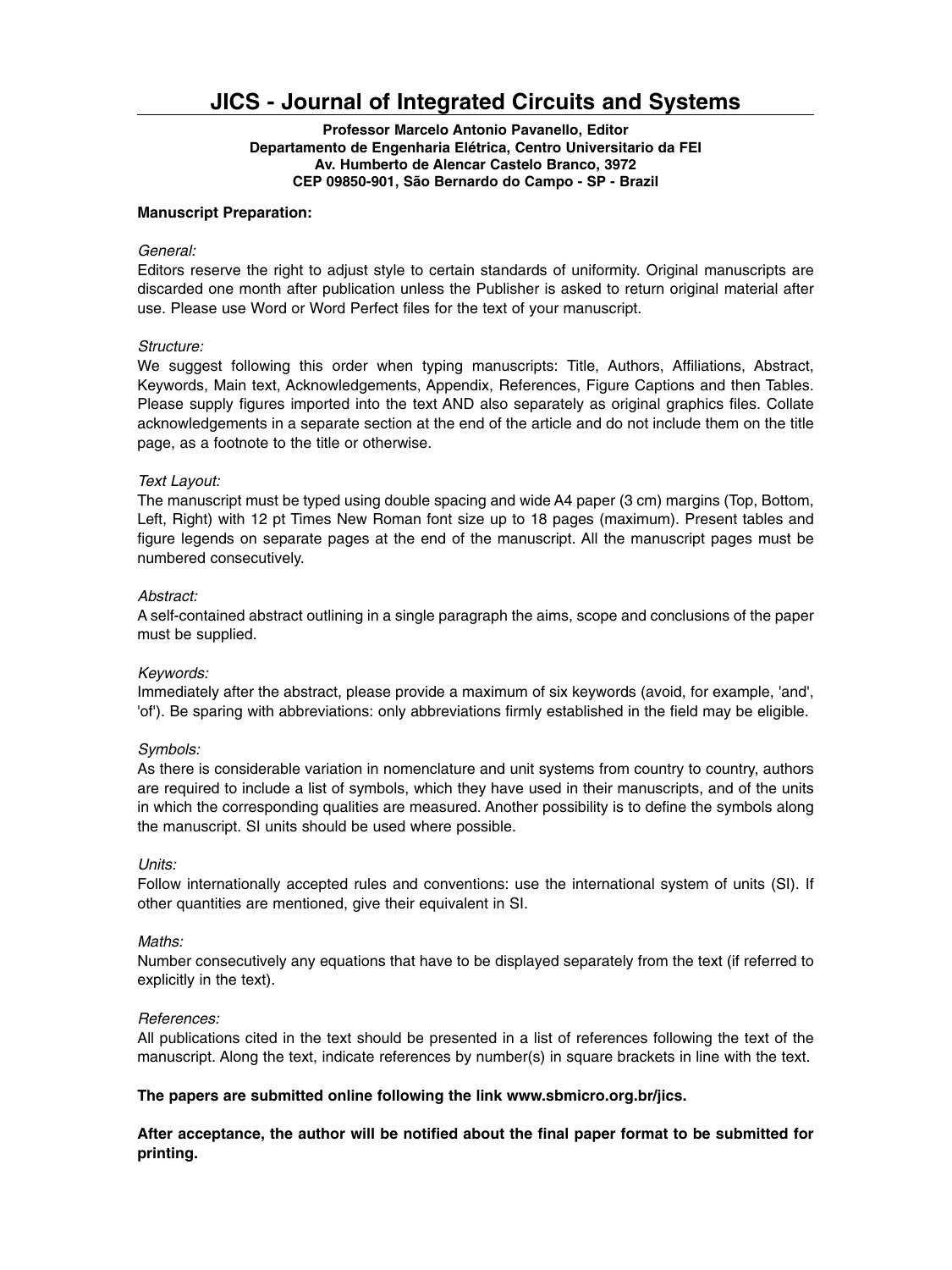# **ournal of J ntegrated I ircuits and C ystems S**

*Volume 8 • Number 1 • March 2013 • ISSN 1807-1953*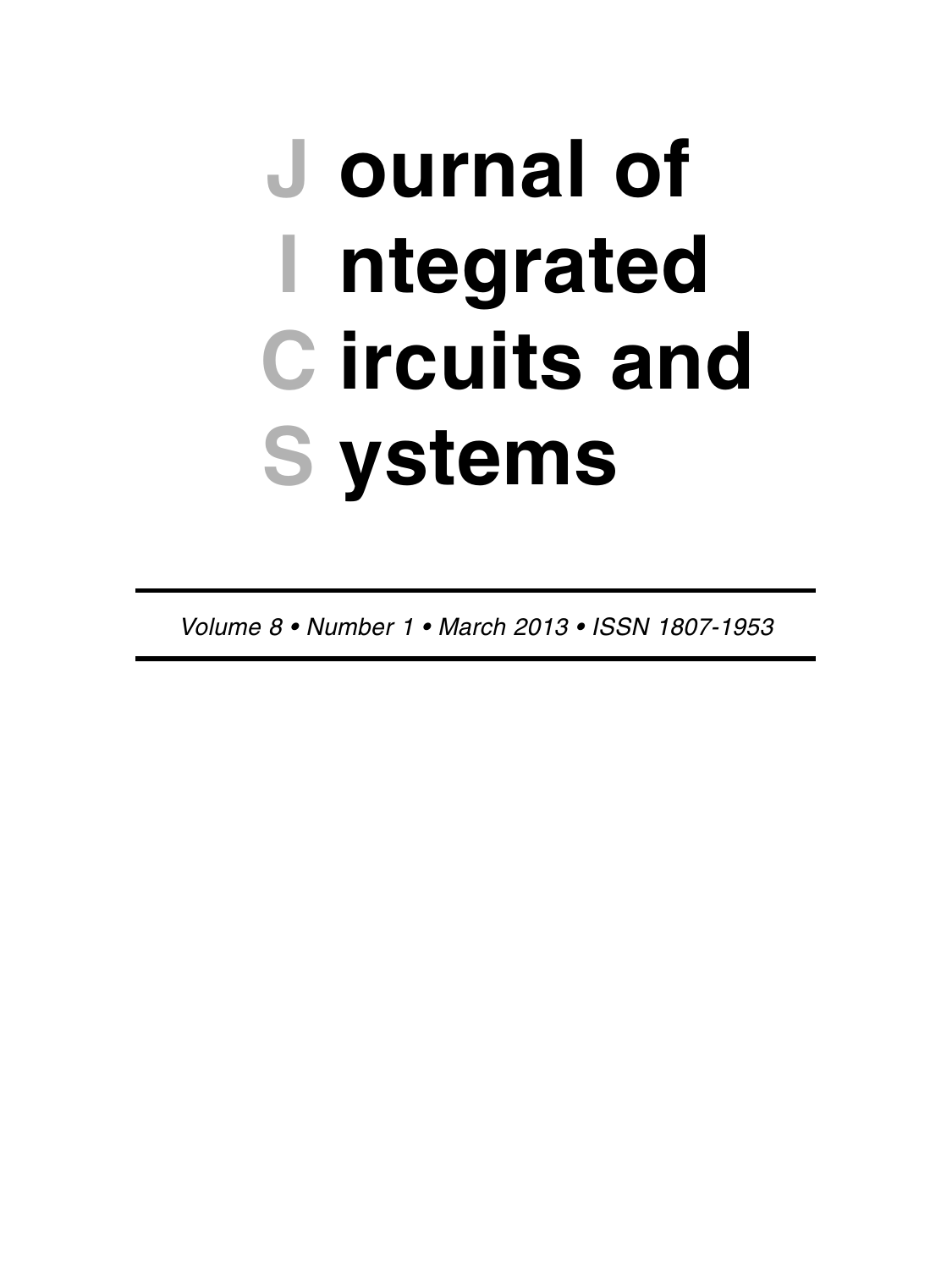# **CONTENTS**

| A 65nm CMOS 60 GHz Class F-E Power Amplifier for<br><b>WPAN Applications</b>                                                                                     |
|------------------------------------------------------------------------------------------------------------------------------------------------------------------|
| <b>CMOS Image Sensor Featuring Current-Mode Focal-Plane</b><br>Image Compression                                                                                 |
| Hardware Pipelining of Repetitive Patterns in Processor<br><b>Instruction Traces</b>                                                                             |
| Design, Analysis and Measurement Results of a Fully-Integrated<br>Low-power LNA Presenting Faults                                                                |
| Fully Reliable Dynamic Routing Logic for a Fault-Tolerant<br><b>NoC Architecture</b><br>A Alhussien, F. Verbeek, B. van Gastel, N. Bagherzadeh and J. Schmaltz43 |
| Design Of An Improved And Robust Asynchronous Wrapper (Aw)<br>For FPGA Applications                                                                              |